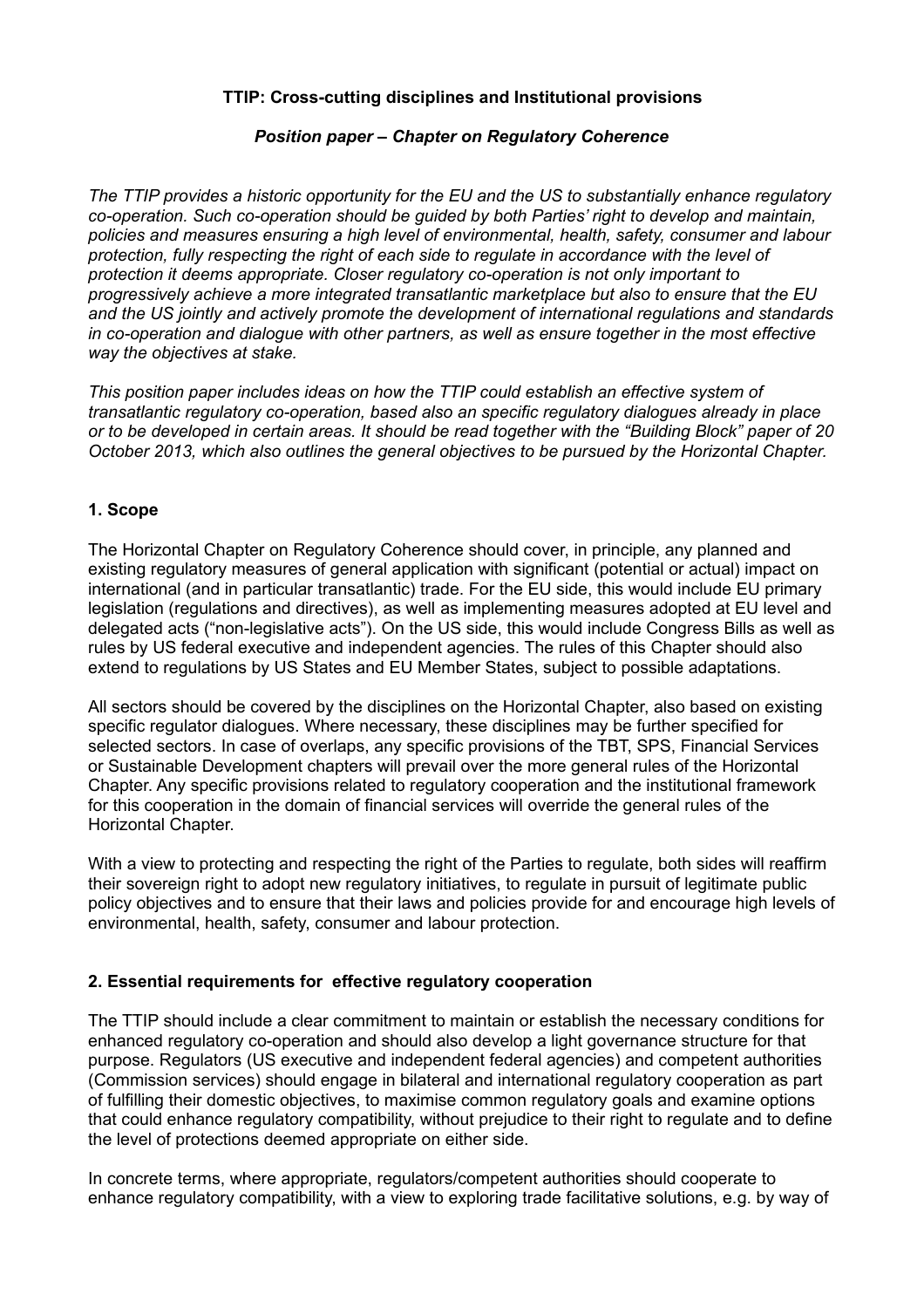recognition of equivalence, mutual recognition or reliance and exchange of data and information, or other means. Regulators/competent authorities should give due consideration to substantiated proposals from the other side or joint requests from EU and US stakeholders on how to achieve these goals and be required to communicate to the other Party and the stakeholders in any appropriate form the outcome of this assessment and its rationale. The outcome of such action could be integrated in TTIP following the procedures mentioned under point 7 below.

Regulators/competent authorities should actively cooperate in promoting international standards, regulations, guidelines and recommendations and ensure their consistent implementation. This should include a commitment to I) closely cooperate in the development of relevant international instruments an II) the presentation, when feasible, of joint EU/US initiatives in international organisations working on these instruments.

Where relevant, the Parties will take the necessary steps to ensure their regulators/competent authorities can engage in such cooperation without unnecessary restrictions, including any institutional, statutory or other barriers/ inflexibilities. Regulators/competent authorities an both sides should assess impacts of their regulatory initiatives in international and in particular transatlantic trade in addition to other effects and take into account written comments from the other side on these aspects in their respective regulatory procedures.

# **3. Periodic information on upcoming initiatives in the pipeline**

Parties should update each other regularly, at least twice a year, on the main elements of any regulatory and legislative initiatives with potential significant trade impact as of planning stage. Each side should share this information with stakeholders through a single access point.

In addition, on the EU side, the Commission would inform the US Administration about potentially significant upcoming primary legislation and non legislative acts as defined above.

The US administration would inform the Commission about Congress bills pending (e.g. once marked up for debate in the respective Committee or Subcommittee), as well as upcoming rules by Federal Agencies (executive and independent).

The information provided should include regulatory measures falling within the scope of thematic TTIP chapters on TBT, SPS, Customs, Procurement, etc. and pertaining to sectors subject to specific regulatory commitments. The information should identify the problem, the regulatory objectives, the envisaged consultations, the way in which impacts (including on international and in particular transatlantic trade) will be assessed as well as the timing for adoption of the measure.

If one Party makes a reasoned request for information on upcoming regulatory measures by an EU Member State or a US State in the areas that will be covered by the Horizontal Chapter, the other Party will use best endeavours to supply information on these initiatives, as available.

### **4. Regulatory dialogues**

Upon a specific request of one Party the other Party should offer to enter into a dialogue, providing information on possible options and impacts, and react to written comments of the requesting Party. Parties shall explore possible concrete means to get to compatible outcomes or coordinated approaches, where appropriate, which achieve their respective regulatory objectives pursued, including the level of protection deemed appropriate on either side, while avoiding negative impacts on international and in particular transatlantic trade.

Consideration should also be given to means of actively and jointly promoting common regulatory objectives in international bodies. Each side should be prepared to provide information to the other side on the concrete regulatory options being considered in such bodies and discuss how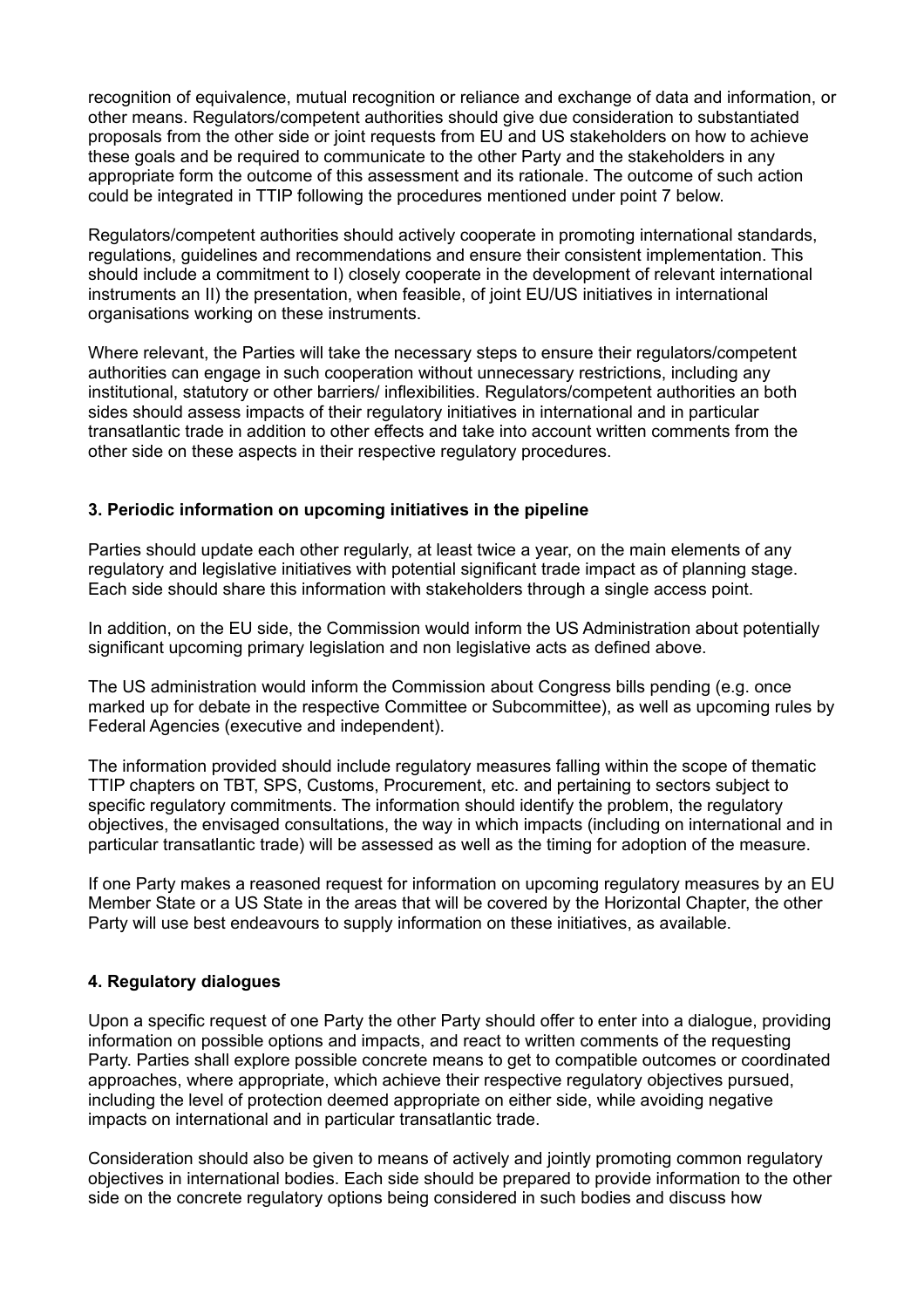regulatory objectives can be achieved while at the same time avoiding negative impacts on international, in particular transatlantic, trade and investment.

Whether in a bilateral or international context, each side should reply in writing to written comments from the other side, with the shortest possible delays.

On the EU side, the exchange on legislative initiatives between the competent authority (EU Commission) and the US regulator should take place as early as possible after the receipt of the request and before the adoption of the Commission proposal for a regulation/directive. The exchange on non-legislative acts should take place as early as possible following the request.

On the US side, regulatory exchange upon request on non-legislative measures between the US regulator and the EU Commission should take place as early as possible at pre-notice and postnotice stage, and before the final rule is published in the Federal Register. As regards significant bills pending in the US Congress the Office of Management and Budget (OMB) and the Office of Legislative Information (OLI) should facilitate the transmission of written comments or statements the Commission may want to make vis-à-vis the respective Congressional Committee.

The Commission and the US administration should establish structures facilitating these dialogues. Both sides may provide to each other access to information on legislative proposals pending before their (co)-legislators (e. g. via a specific website) and establish contact points to facilitate delivery of comments made by either side vis-à-vis the (co)-legislators, to the extent feasible.

Upon request of one Party in relation to significant regulatory measures under development by a US State or an EU Member State, the other Party should seek to facilitate a dialogue involving the requesting Party and the US State or EU Member State.

#### **5. Impact assessment/Cost benefit analysis**

US regulators (executive and independent federal agencies) and competent authorities in the EU (Commission services), when carrying out impact assessment/cost benefit analysis on proposed regulatory measures covered by this Chapter, should assess impacts on international and in particular transatlantic trade. Impact assessment should be informed by appropriate input from stakeholders concerned. The impact assessment/ cost benefit analysis should be published together with the proposed or final measure.

Both sides will exchange, upon request, information on underlying assumptions, scientific evidence and data as well as methodology applied.

Impact assessment finding and cost –benefit analysis as tools in support of policy making will not prejudge the Parties' sovereign right to adopt new regulatory or legislative initiatives, to regulate in pursuit of their public policy objectives and to ensure that their laws and policies provide for and encourage high levels of environmental, health safety, consumer and labour protection.

### **6. Information on existing legislation and enquiry and contact points**

Each Party would undertake stakeholder consultations on regulatory and legislative measures in the areas that will be covered by this Chapter, according to their respective consultation framework.

Each Party should establish or maintain appropriate mechanisms for responding to enquiries from any interested person regarding any measures of general application covered by this Chapter. Upon request each Party should provide information on any existing or proposed measure that the other Party considers might affect the operation of this Agreement, regardless of whether it was notified.